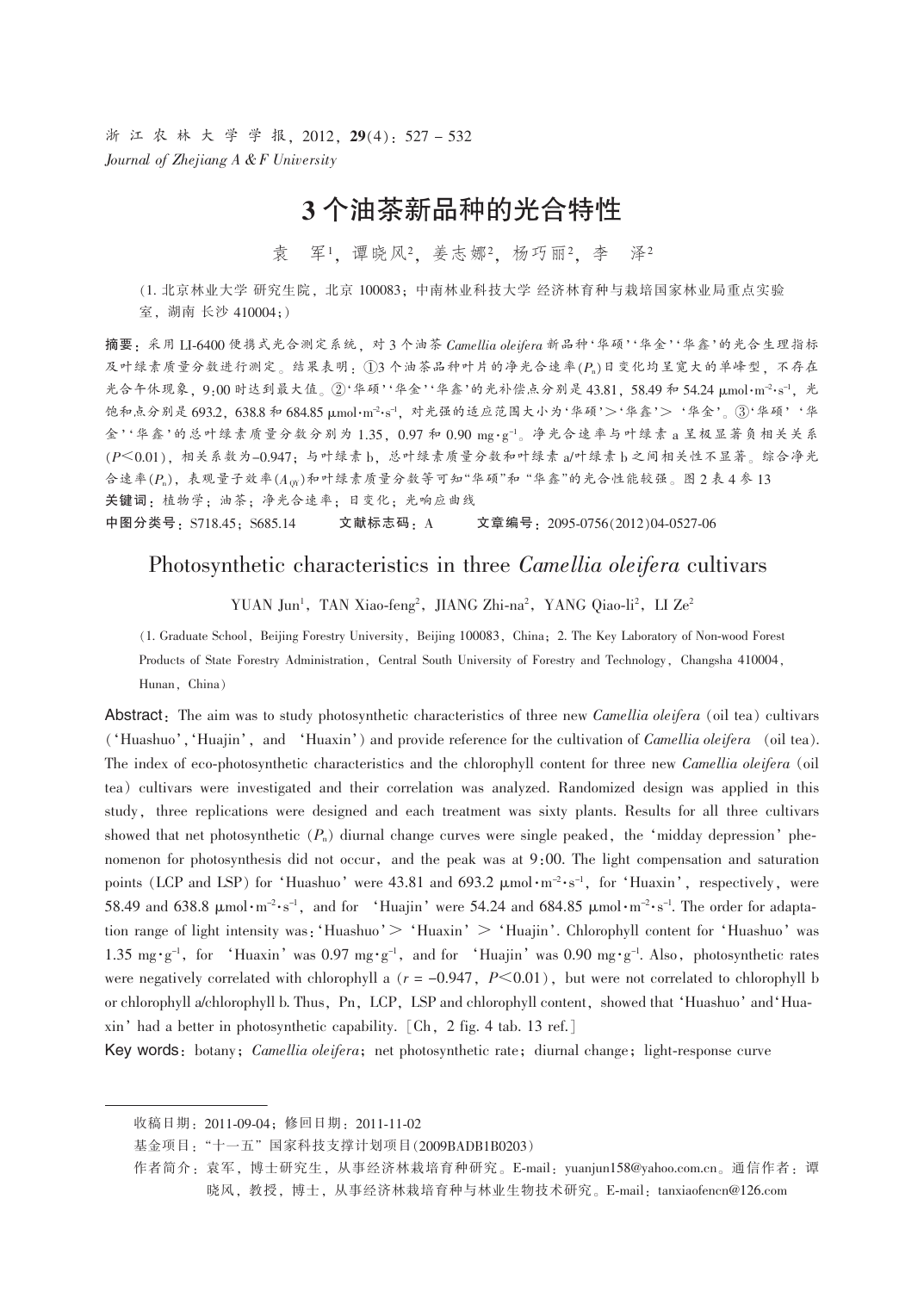油茶 Camellia oleifera 是中国南方重要的木本食用油料树种[1]. 栽培面积占木本油料树种栽培面积的 80%以上,已有2300多年的栽培利用历史。目前,中国共有油茶林3.02×10<sup>6</sup> hm<sup>2</sup>,但长期以来,油茶 籽产量低、品质差,制约了油茶产业的可持续发展。因此,选育优良品种,并加以快速繁育与推广,是 油茶产业中的一项基础性工作和亟待解决的课题。目前,高光效育种已经成为育种工作者关注的主要问 题。不同品种之间由于遗传因子的影响,光合潜能差异很大<sup>[2]</sup>。研究油茶不同品种间的光合生理特性不 仅能为选育高光效品种提供理论依据,还能为良种的栽培和推广提供参考。国内外对油茶光合作用的研究 曾有报道<sup>[34]</sup>, 但主要集中在光合速率及其影响因素等方面, 对新培育的高产品种之间光合特性的差异和 需光特点的研究尚少。为此, 本研究通过对2009年国家新审定的3个油茶品种('华硕''华金''华鑫') 的光合生理特性和叶绿素质量分数等生理生化指标的测定和对比分析, 揭示3个品种的基本光合生理特 征和规律、为其作为高光效育种材料和丰产栽培提供参考资料。

材料与方法  $1$ 

### 1.1 试验材料

试验材料选自中南林业科技大学在长沙市望城区东城镇新建的高接换冠油茶示范林, 以 2009年国 家审定的3个油茶新品种'华硕''华金''华鑫'1年生的换冠林为试材。选择生长良好,长势基本一致的 健康植株, 每个品种各3株, 每株选择南向中等大小、颜色正常的叶片(顶端第5~8片叶)3片, 采用美 国 LI-COR 公司生产的 LI-6400 便携式光合测定系统进行叶片瞬时光合速率测定。

# 1.2 测定方法

光合速率日变化测定。光合速率日变化于2011年7月上旬进行,天气晴朗,测定时间从7:00-19: 00, 隔2h测定1次油茶的净光合速率 $(P_n)$ , 气孔导度 $(G_s)$  和胞间二氧化碳体积分数 $(C_i)$ , 同时测定光 合有效辐射( $P_{\text{AR}}$ ),大气温度(T)和相对湿度(H<sub>R</sub>)。测定前先测自然光照强度,然后将红蓝光源设定为与 自然光相同的光强进行测定, 当系统稳定后进行记录, 数据记录 5 次·叶片<sup>-1</sup>, 重复测定 3 次的平均值为 光合速率的日变化。

光响应曲线的测定。光响应曲线于2011年7月上旬进行,测定时间为8:30-10:30,天气晴朗,利 用 LI-6400 自动 light-curve 曲线测定功能, 将红蓝光源设定一系列光合光通量密度, 考虑到植物对弱光 到强光的不敏感性, 其梯度设定为: 2 500, 2 200, 1 900, 1 600, 1 300, 1 000, 700, 400, 200, 100,  $80, 60, 40, 20, 0 \mu$ mol·m<sup>-2</sup>·s<sup>-1</sup>。其测量参数包括: 净光合速率( $P_n$ ), 气孔导度( $G_s$ ), 胞间二氧化碳体 积分数( $C_i$ ), 光合有效辐射( $P_{AR}$ ), 大气温度(T) 和相对湿度( $H_R$ )等生理生态因子。利用非直角双曲线拟 合5], 根据拟合曲线计算光饱和点和光补偿点。非直角双曲线模型理论公式为:

$$
P_{\rm n} = \frac{\varphi P_{\rm AR} + P_{\rm m} - \sqrt{(\varphi P_{\rm AR} + P_{\rm m})^2 - 4\varphi P_{\rm AR} P_{\rm m}}}{2k} - R_{\rm day} \, \text{d}x
$$

其中: P<sub>n</sub> 为净光合速率, P<sub>n</sub> 为最大净光合速率, φ 为表观量子效率, P<sub>AR</sub> 为光合有效辐射, k 为光响应 曲线曲角, Rday 为暗呼吸速率。

叶绿素质量分数的测定。测定完以上2个指标后,采摘标记的叶片,立刻带回实验室测定,测定方 法为丙酮提取法[6]。叶绿素浸提液用 721-PC 分光光度计测定光密度值, 并按 Arnon 公式计算叶绿素质 量分数。

所有数据均通过 Excel 2003 进行整理, 并绘制图表, 方差分析、相关分析以及其他统计分析处理均 借助于 SPSS 17.0 软件。

# 2 结果与分析

## 21 3个油茶品种光合速率日变化

由图 1 可知:3 个油茶品种胞间二氧化体积分数日变化均呈先降低后维持平衡又升高的特点,基本 与净光合速率相反,王春清等[7]发现1d中净光合速率与胞间二氧化碳呈极显著负相关关系(r=-0.97, n= 13, P<0.01)。3个品种的气孔导度变化趋势基本一致, 7:00-15:00 一直维持在较高水平, 15:00 以后 随着气温和光强的降低迅速下降。大气温度和光合有效辐射的变化趋势相似,从早晨逐步上升,13:00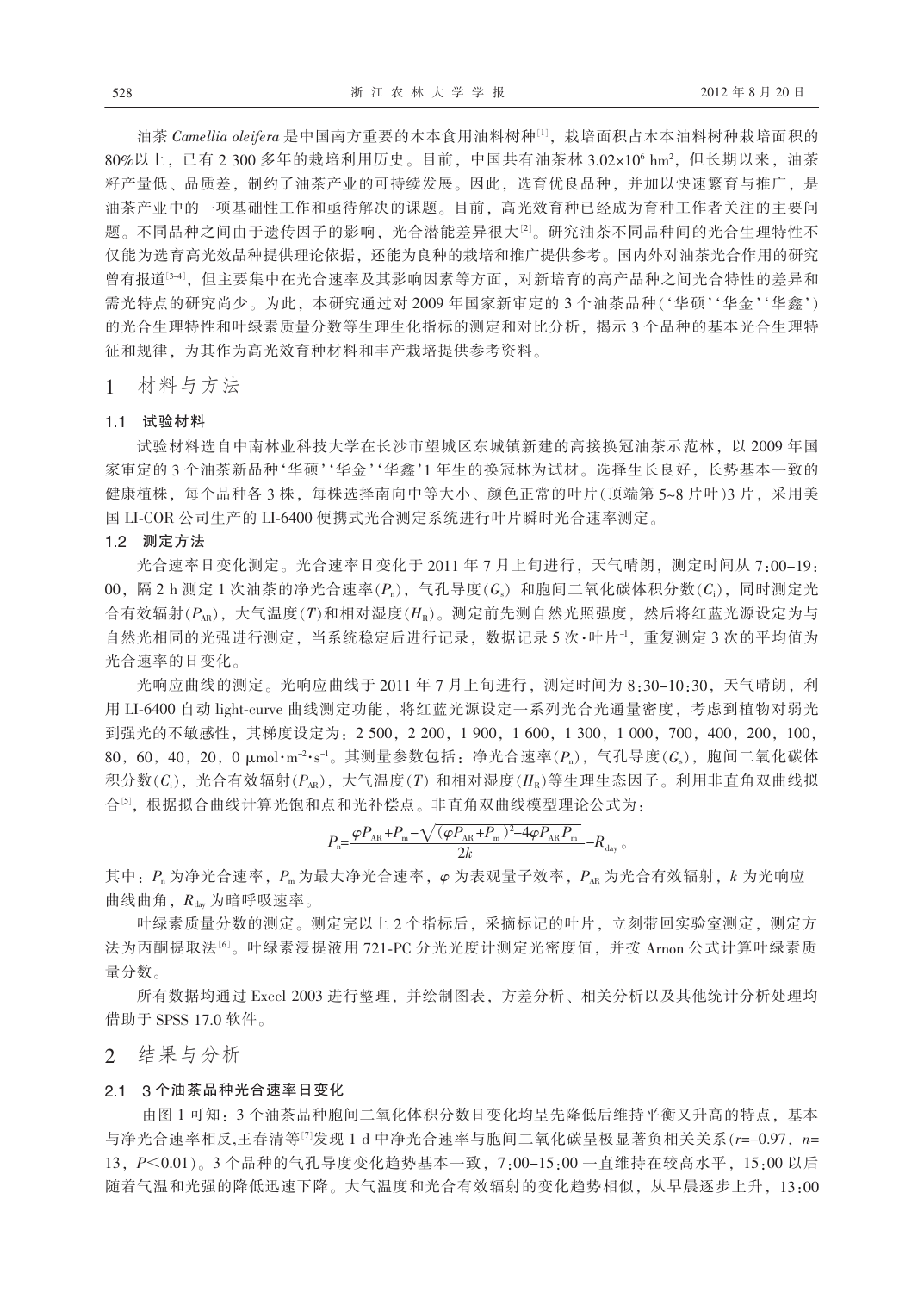达到高峰,峰值分别为 39 ℃和 1 800 μmol·m<sup>-2</sup>·s<sup>-1</sup>, 然后缓慢下降。相对湿度的变化则呈 V 字形, 13:00 最低, 此时的相对湿度为53%。

3个油茶品种晴天的净光合速率随时间变化趋势相似,均呈宽大的单峰型,不存在明显的"光合午休" 现象。从7:00开始,随着时间的推移,光合有效辐射逐渐增加,气温也逐渐升高,胞间二氧化碳体积 分数迅速下降,净光合速率迅速增加,到9:00净光合速率达到全天的最大值,'华硕''华金''华鑫'的净 光合速率分别为 8.42, 9.33 和 8.97 μmol·m<sup>-2</sup>·s<sup>-1</sup>; 而在 9:00 以后, 光合有效辐射和大气温度进一步升 高, 空气湿度逐渐下降, 净光合速率开始缓慢下降, 但下降幅度较小, 15:00 时的净光合速率与 9:00 相比, 分别降低了 24.4%, 28.2%和 19.4%; 15:00-19:00, 随着光合有效辐射和气温的逐渐降低, 叶片 气孔导度逐渐下降, 净光合速率开始迅速下降, 19:00 净光合速率分别降为 0.97, 0.80 和 2.07 μmol·m<sup>-2</sup>·s<sup>-1</sup>。 除 9:00, 1 d 中同一时刻'华鑫'的净光合速率均高于'华硕'和'华金'。'华金'的最大净光合速率最高, '华鑫'次之. '华硕'较低。



图 1 油茶叶片净光合速率(Pn), 胞间二氧化碳体积分数(Ci), 气孔导度(Gs), 叶面温度(T), 空气湿度  $(H_{\textrm{B}})$ 和光合有效辐射 $(P_{\textrm{AB}})$ 的日变化

Figure 1 Diurnal variation of net photosynthetic rate  $(P_n)$ , intercellular CO<sub>2</sub> concentration  $(C_i)$ , stomatal conductance  $(G_s)$ , leaf temperature (T), relative humidity (H<sub>R</sub>) and Photosynthetically active radiation ( $P_{AB}$ ) of three cultivars of *Camellia oleifera* 

结合表 1 可以看出: 7:00'华鑫'和'华金'的净光合速率极显著高于'华硕', 19:00'华鑫'的净光合 速率极显著高于'华硕'和'华金',说明'华鑫'对弱光的利用率较高。11:00-15:00,3个品种的净光合 速率没有显著差异。在这期间, 光合有效辐射和气温较高(均在 1 400 μmol·m<sup>-2</sup>·s<sup>-1</sup> 和 35 ℃以上), 而油茶 的净光合速率变化很小,并保持在一个相当高的水平,说明这3个油茶品种对强光和高温的适应性较强。

| таріе т<br>Comparison of the difficult variation of net photosynthetic rate |                                                        |                   |               |               |               |                   |                  |
|-----------------------------------------------------------------------------|--------------------------------------------------------|-------------------|---------------|---------------|---------------|-------------------|------------------|
| 品种                                                                          | 油茶在不同时刻的净光合速率/(µmol·m <sup>-2</sup> ·s <sup>-1</sup> ) |                   |               |               |               |                   |                  |
|                                                                             | 7.00                                                   | 9.00              | $11 \cdot 00$ | $13 \cdot 00$ | $15 \cdot 00$ | $17 \cdot 00$     | 19:00            |
| 华硕                                                                          | 4.73 B                                                 | 8.42 <sub>b</sub> | 7.73a         | 7.51 a        | 6.37a         | 4.57 <sub>b</sub> | 0.97 B           |
| 华金                                                                          | 6.86 A                                                 | 9.33a             | 7.86 a        | 7.50a         | 6.70a         | 5.33 ab           | $0.80\ B$        |
| 华鑫                                                                          | 6.98 A                                                 | $8.97$ ab         | 8.59a         | 8.12a         | 7.23a         | 5.42 a            | $2.07 \text{ A}$ |

表 1 净光合速率日变化方差分析

and a training and an analysis of the state of

说明: 不同大小写字母分别表示品种间差异达 0.01, 0.05 显著水平。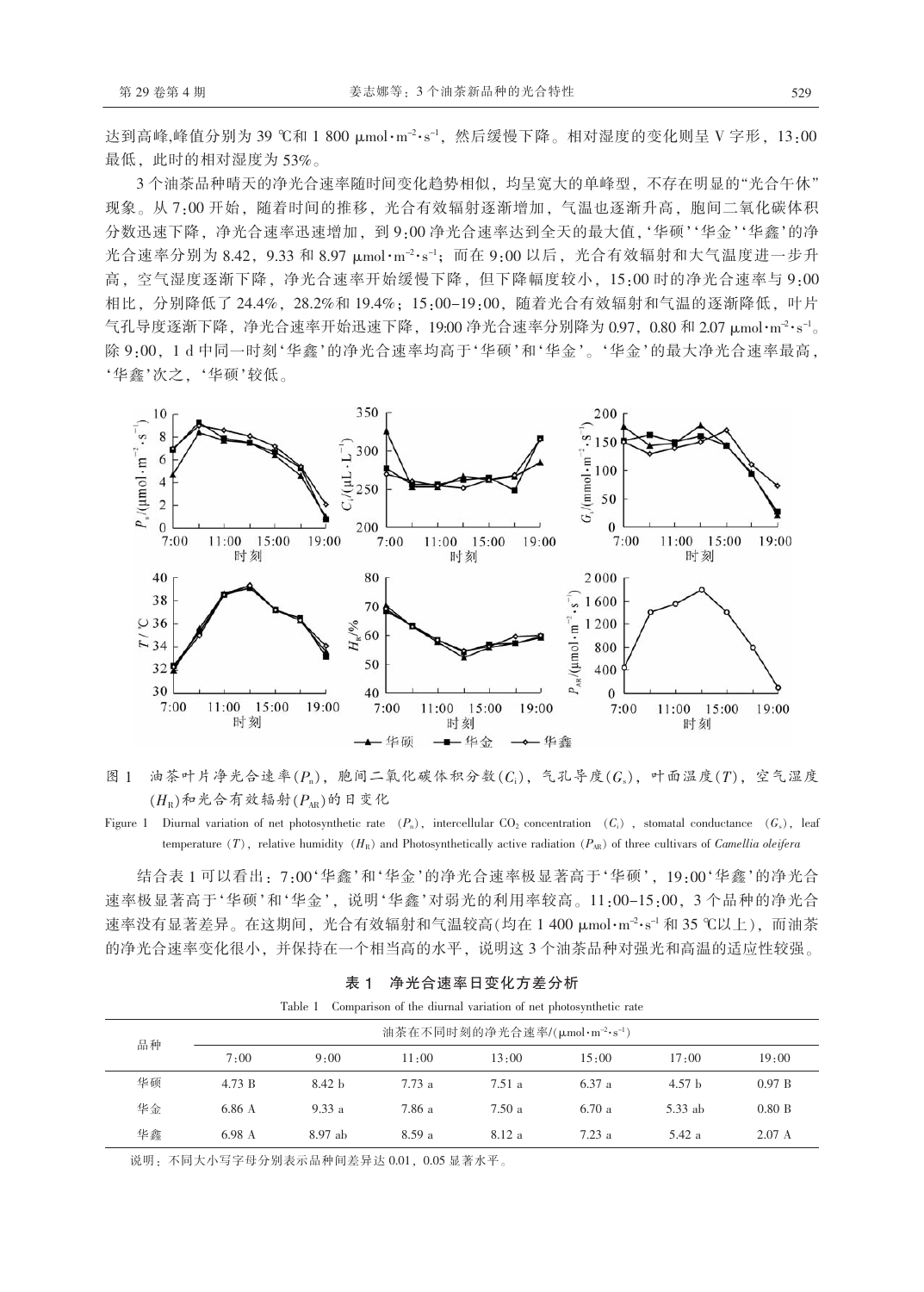# 2.2 3个油茶品种光合参数的差异

由图 2 的光响应曲线中可知: 在光合有效辐射 为0时, 净光合速率均为负值; 随着光合有效辐射 的升高,净光合速率逐渐升高,在光合有效辐射为  $0$ ~200 μmol·m<sup>-2</sup>·s<sup>-1</sup> 时, 净光合速率几乎呈线性增 加;随着光合有效辐射继续升高,各品种的净光合 速率增加速率减缓并维持在一定水平; 当光合有效 辐射继续升高到一定程度后, 各品种的净光合速率 呈现不同程度的下降, 这可能是由于光合有效辐射 强度过强,多余的光能造成光合速率下降或者引起 光抑制<sup>[8]</sup>。光合有效辐射达到 200 μmol·m<sup>-2</sup>·s<sup>-1</sup> 后, 3个品种的净光合速率为'华鑫'>'华金'>'华硕'。

表 2 可以看出: 3 个油茶品种的光合参数存在 差异。最大净光合速率从大到小的顺序为'华鑫' > '华金'>'华硕', 与净光合速率日均值基本相同。3



 $(P_n$ -PPFD)响应曲线

Figure 2 Responses of the net photosynthetic rate  $(P_n)$  to different photosynthetic photon flux densities (PPFD)

个油茶品种中'华鑫'的表观量子效率最大,表明其对弱光的利用效率较高。植物的光饱和点和光补偿点 分别代表了光照强度与光合作用关系的上限和下限的临界指标,反映了叶片对强光和弱光的利用能力。 3个油茶品种的光补偿点顺序为'华金'>'华鑫'>'华硕',光饱和点顺序为'华硕'>'华鑫'>'华金'。 从3个油茶品种的光补偿点和光饱和点来看,光补偿点较低而光饱和点较高,说明其对光照的适应性较 强,为较耐荫的喜光树种。

| Table 2 Some differences of photosynthetic parameters in leaves of three <i>Camellia oleifera</i> cultivars |                                                            |                                                            |                               |                                                            |                                                            |  |
|-------------------------------------------------------------------------------------------------------------|------------------------------------------------------------|------------------------------------------------------------|-------------------------------|------------------------------------------------------------|------------------------------------------------------------|--|
| 品种                                                                                                          | 最大净光合速率/                                                   | 暗呼吸速率/                                                     | 表观量子效率/                       | 光补偿点/                                                      | 光饱和点/                                                      |  |
|                                                                                                             | $(\mu \text{mol} \cdot \text{m}^{-2} \cdot \text{s}^{-1})$ | $(\mu \text{mol} \cdot \text{m}^{-2} \cdot \text{s}^{-1})$ | $(\mu$ mol·mol <sup>-1)</sup> | $(\mu \text{mol} \cdot \text{m}^{-2} \cdot \text{s}^{-1})$ | $(\mu \text{mol} \cdot \text{m}^{-2} \cdot \text{s}^{-1})$ |  |
| 华硕                                                                                                          | 22.60 C                                                    | 1.57 Ba                                                    | $0.035$ Bb                    | 43.81 C                                                    | 693.20 A                                                   |  |
| 华金                                                                                                          | 26.69 B                                                    | 2.76A                                                      | $0.046$ ABa                   | 58.49 A                                                    | 638.80 B                                                   |  |
| 华鑫                                                                                                          | 31.97 A                                                    | 1.41 Bb                                                    | $0.051$ Aa                    | 54.24 B                                                    | 684.85 A                                                   |  |

表 2 3 个油茶品种光合参数的差异

说明: 不同列中大小写字母分别表示品种差异达 0.01, 0.05 显著水平。

# 2.3 3个油茶品种叶绿素质量分数的差异

光合色素质量分数将直接影响叶绿素对光能的吸收、传递以及在 PSⅡ和 PSⅠ 之间分配和转换合成 三磷酸腺苷(ATP)和还原性辅酶 II (NADPH), 从而影响植物的光合作用。由表 3 可以看出, 3 个油茶品 种光合色素质量分数存在一定的差异, 其中叶绿素 a, 叶绿素 b 和总叶绿素均为'华硕'最高。'华硕'与 '华金''华鑫'的叶绿素 a 和总叶绿素质量分数之间的差异均达到了极显著水平, 而'华金'和'华鑫'之间 没有显著差异;'华金'与'华鑫'的叶绿素 b 之间的差异达到了显著水平, 而与'华硕'之间没有显著差异。

| 表 3 3 个油茶品种叶绿素质量分数方差分析 |  |
|------------------------|--|
|------------------------|--|

Table 3 Comparison of the chlorophyll content of three Camellia oleifera cultivars

| 品种<br>叶绿素 a/(mg·g <sup>-1</sup> ) | 叶绿素 b/ $(mg \cdot g^{-1})$ | 叶绿素(a+b)/(mg·g <sup>-1</sup> ) |
|-----------------------------------|----------------------------|--------------------------------|
| 华硕<br>0.988 9 Aa                  | $0.3583$ Aa                | 1.347 2 Aa                     |
| 华金<br>$0.633 \; 0 \;$ Bb          | 0.319 8 ACa                | 0.9528B <sub>b</sub>           |
| 华鑫<br>$0.658$ 0 Bb                | 0.2390C <sub>c</sub>       | $0.8969$ Bb                    |

说明: 不同大小写字母分别表示品种间差异达 0.01, 0.05 显著水平。

由表 4 可以看出: 净光合速率与叶绿素 a 呈极显著负相关关系, 与叶绿素 b、总叶绿素和叶绿素 a/ 叶绿素 b 之间相关性不显著。叶绿素 b 和总叶绿素间呈极显著正相关关系, 是因为叶绿素总量=叶绿素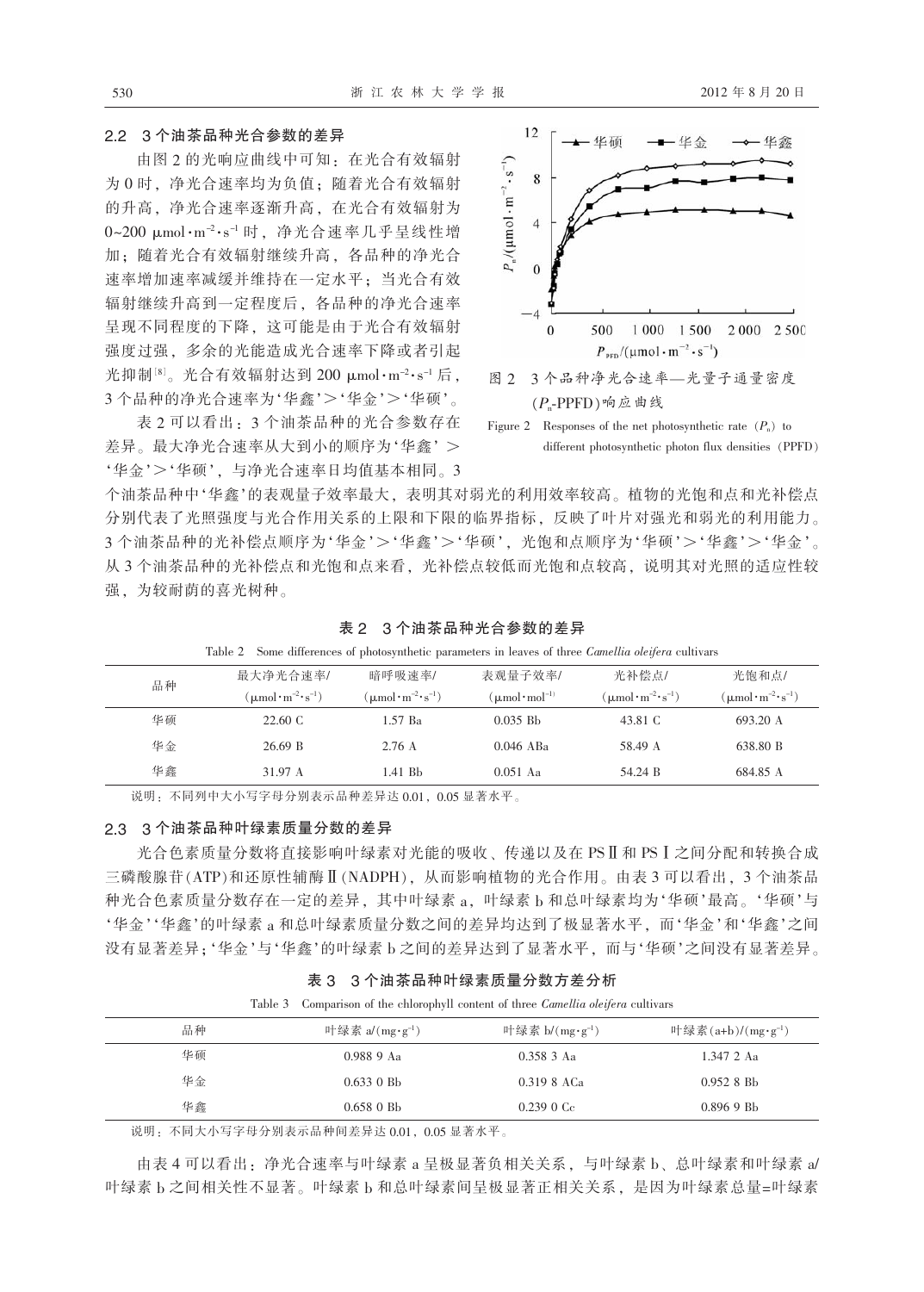| 表 4 | 叶绿素和净光合速率相关性分析 |
|-----|----------------|
|     |                |

| Table 4<br>Correlation of chlorophyll and photosynthetic rate of <i>Camellia oletera</i> |            |       |           |          |  |  |
|------------------------------------------------------------------------------------------|------------|-------|-----------|----------|--|--|
| 指标                                                                                       | 净光合速率      | 叶绿素 a | 叶绿素b      | 叶绿素(a+b) |  |  |
| 净光合速率                                                                                    |            |       |           |          |  |  |
| 叶绿素 a                                                                                    | $-0.947**$ |       |           |          |  |  |
| 叶绿素b                                                                                     | $-0.438$   | 0.705 |           |          |  |  |
| 叶绿素 $(a+b)$                                                                              | $-0.875$   | 0.984 | $0.818**$ |          |  |  |
| 叶绿素 a/叶绿素 b                                                                              | $-0.800$   | 0.564 | $-0.189$  | 0.410    |  |  |

说明: \*\* 表示在 0.01 水平显著。

a + 叶绿素 b, 叶绿素 a 和叶绿素 b 之间不存在相关性。

结论与计论  $\mathcal{E}$ 

油茶光合作用日变化有单峰和双峰2种不同的报道<sup>[9]</sup>。我们的测定结果表明: 3个油茶新品种的光合 速率日变化均呈宽大的单峰型, 这与陈永忠等[10]的报道一致。即使光合有效辐射在 1 200 μmol·m<sup>-2</sup>·s<sup>-1</sup> 以上,气温在35℃以上,光合速率也一直维持在较高水平,有利于生成大量有机物,提高产量,这可 能是3个油茶品种果实大,丰产、稳产的原因。从3个油茶品种的光合日变化可以看出9:00到15:00 是1天中光合作用的主要时段。

光饱和点高、光补偿点低的植物对光强的生态适应范围较大, 反之较小。由拟合的3个油茶品种的 光饱和点、光补偿点结果可知, 它们对光强的生态适应范围大小为'华硕'>'华鑫'>'华金'。光响应曲 线分析表明: 3个油茶品种的光饱和点高, 说明其耐高温、喜光, 栽培时应选择高温、强光照地段造 林,有利于其光合生产力的提高。

对叶绿素和净光合速率进行了相关分析, 叶绿素总质量分数和净光合速率之间不存在显著相关性, 这与骆琴娅等<sup>[10]</sup>通过试验得出的研究结果一致, 即当叶片发育成熟, 叶绿素稳定后, 光合速率与叶绿素 质量分数之间并没有明显的相关性。但也有研究表明:叶绿素和净光合速率之间存在显著相关性[12-13], 其原因可能是研究分析的生长发育阶段不同,其叶绿素质量分数不同,不一定所有的叶绿素都参与了光 合作用的进行。至于叶绿素a与净光合速率之间存在极显著负相关关系的原因还需要进一步探讨。

3个油茶品种的光合速率日变化均为宽大的单峰型, 与双峰型相比, 不存在光合午休现象, 即使在 中午高温、高光合有效辐射条件下,净光合速率一直维持在较高水平,说明它们对光能有较强的吸收能 力, 叶片的光合作用强, 有利于积累较多的有机物, 为花芽分化和果实后熟阶段的油脂转化提供营养, 从而提高坐果率和出油率, 使油茶稳产高产。'华硕'具有最低的光补偿点和最高的光饱和点, 对光强的 适应范围最大,并且叶绿素质量分数最高;'华鑫'的最大光合速率最高,暗呼吸速率最低、表观量子效 率最高;相比而言,'华硕'和'华鑫'的光合特性较强。

### 参考文献:

[1] 庄瑞林. 中国油茶[M]. 北京: 中国林业出版社, 1988: 1.

[2] 陈隆升, 陈永忠, 彭邵峰. 油茶光合特性研究进展与高光效育种前景[J]. 湖南林业科技, 2011, 37 (3): 33 -39.

CHEN Longsheng, CHEN Yongzhong, PENG Shaofeng. Research progress on photosynthetic characteristics of Camellia oleifera and the prospect of its high photosynthetic efficiency breeding [J]. J Hunan For Sci Technol, 2011, 37 (3):  $33 - 39$ .

- [3] 唐炜, 谭晓风, 袁德义. 山茶属 3 个物种光合特性日变化[J]. 北方园艺, 2010 (9): 5-8. TANG Wei, TAN Xiaofeng, YUAN Deyi. The daily changes of photosynthesis about three species of *Camellia* genus [J]. North Hortic, 2010 $(9)$ : 5 – 8.
- [4] 李建安, 何志祥, 孙颖, 等. 油茶林分光合特性的研究[J]. 中南林业科技大学学报, 2010, 30 (10): 56 61. LI Jian'an, HE Zhixiang, SUN Ying, et al. Study of photosynthetic characteristics in Camellia oleifera stand [J].